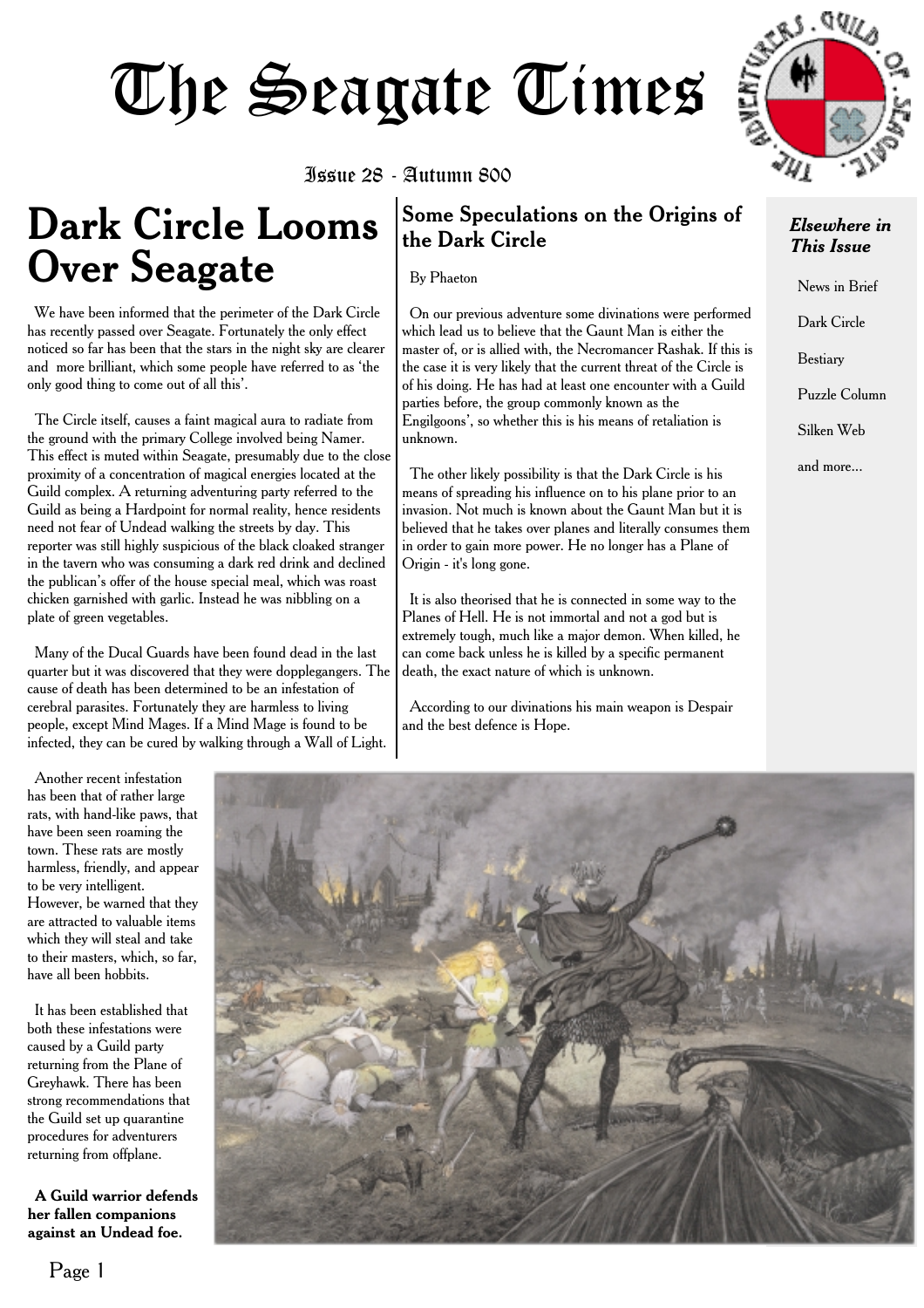*On observing a chicken laying cockatrice eggs, clucking loudly all the while,*

*Scratch: "It's an enchanted chicken."*

*Silverfoam: "More like a dis-enchanted chicken!"*

## **News in Brief**

#### Duke Denies Increase in Piracy: Higher Taxes Imposed

Last month, in response to several Merchant Guild complaints, Sir Piers Wrothworthy (Warden of the Harborough of Seagate & Lord Commander of the Carzalan Shore) denied that there was any significant increase in piracy near Carzala "Although there may have been a temporary decrease in the perceived number of inbound vessels," he said, "this is merely the rare combination of seasonal variations with certain singular cosmopolitan events." When politely pressed for specifics by this reporter, Sir Piers eventually mentioned "... the recent unpleasantness in Nova Dom and sporadic residual calendrical uncertainties, millennially speaking, within the international community.

Furthermore, it is understood that the Serene Republic of Destiny is currently revisiting its marine schedules with a possible, transitory contraction in the per mensum mercantile volume of trade-goods offloaded at our illustrious city." He emphatically denied that the Black Circle was responsible for the disappearance of any ships, saying that

Meanwhile Captain Seth "Salty" Waters, the harbourmaster of Seagate, confirmed that at least five merchant vessels sailing from South-eastern towns, including tradeports on the Coast of Araby, are know to have been lost. He also explained that there is much "scuttlebutt" of renegade piracy conducted by rebel Destinian Royalist exbarons [assuming this reporter has correctly understood the precise naval terms "cow-pokin' silk-puddenned fid-caulked dago waisters"]. Captain Waters thought it unlikely that rumours of Drow activity had any factual basis.

He added that inbound merchant captains are usually content to pay the increased fees to dock or stay in Seagate, because of our relatively safe harbour and the "rare goingson & portents" currently visible at sea. You may recall that Sir Piers previously announced of 15 Heat 800 (last summer solstice) harbour fees and importation taxes will rise by a further 10% to partially recover the current shortfall in His Grace's Revenue due to this so-called "temporary decrease" in inward trade.

It is understood that several dockside inns have been circulating false reports of an alliance between Destiny & the Duke of Seagate to attack Nova Dom & Sanctuary. Off-the-record, several Merchants of Significance admitted that they were conditionally in favour of such a naval assault, if it proved to be successful. However Sir Piers said such rumours were "precipitous and totally unfounded."

*could always hire a fishing smack."*

*Hagan: "We*

*Kyseri: "You smack fish?"*

*Hagan: "Only Smackerel!"*



#### "Our Men folk were Stolen"

These are the cries of the innocent womenfolk who until recently were living in Brastor until an Evil witch by the name of Anathea led them off without real cause into death and destruction. After leaving the women and children with other guild members it is believed she has taken the men into the depths of the High Mana Forest north of Brastor for strange sexual rites and depravity the likes of which mortal men can nary consider.

Under the guise of "saving" the village from the hordes of undead, Anathea encouraged the villagers to leave the safety of the village and trek into the forest where an attack was staged.

"She bewitched our menfolk and led them astray" said a farmers wife. Anathea has not returned from the High Mana Zone to confirm or deny the allegations, but we did get an interview from one of the party she was with.

| Interviewer: | What was on her mind when she was<br>separated from you?              |
|--------------|-----------------------------------------------------------------------|
| Liessa:      | She wanted to stay with the men.                                      |
| Interviewer: | Did she mention the women at all?                                     |
| Liessa:      | Na she just told us to get them out of                                |
|              | there as quickly as possible and to make<br>sure they did not return. |
| Interviewer: | What was her reason for staying?                                      |
| Liessa:      | She said I have to look after my men.                                 |

Dialogue contained in this interview has been altered to appear more damning to the accused. The paper takes no responsibility for any witch-hunts that may ensue.

#### Guild Cauldron Mended

After months of work and investigation our hardworking healers and alchemists have declared the damaged Healing Potion Cauldron fixed. Unfortunately there has been a little long-term damage and the concentrated 20 point dose is no longer available.

At the request of members, a 'quick to scull' container has been devised, for those moments when one more tiger bite will change you from an entity to an object.

The new healing draught is available from Trudy in the healing supplies shop in the Hospital basement.

#### Urgent Astrological Announcement

Thunor the Warrior is Square to Ariel the Messenger, in an Air sign, but doubly in Trine to the Sun & to Helga. This makes it an extremely unlucky time to attack messengers, heralds, or reporters -- especially if you fly or travel on a winged mount. However the Solar and Lunar aspects make the upcoming season a very fortuitous time for such a person to attack the forces of evil, especially necromancers or rune-mages, or if there is much travel involved.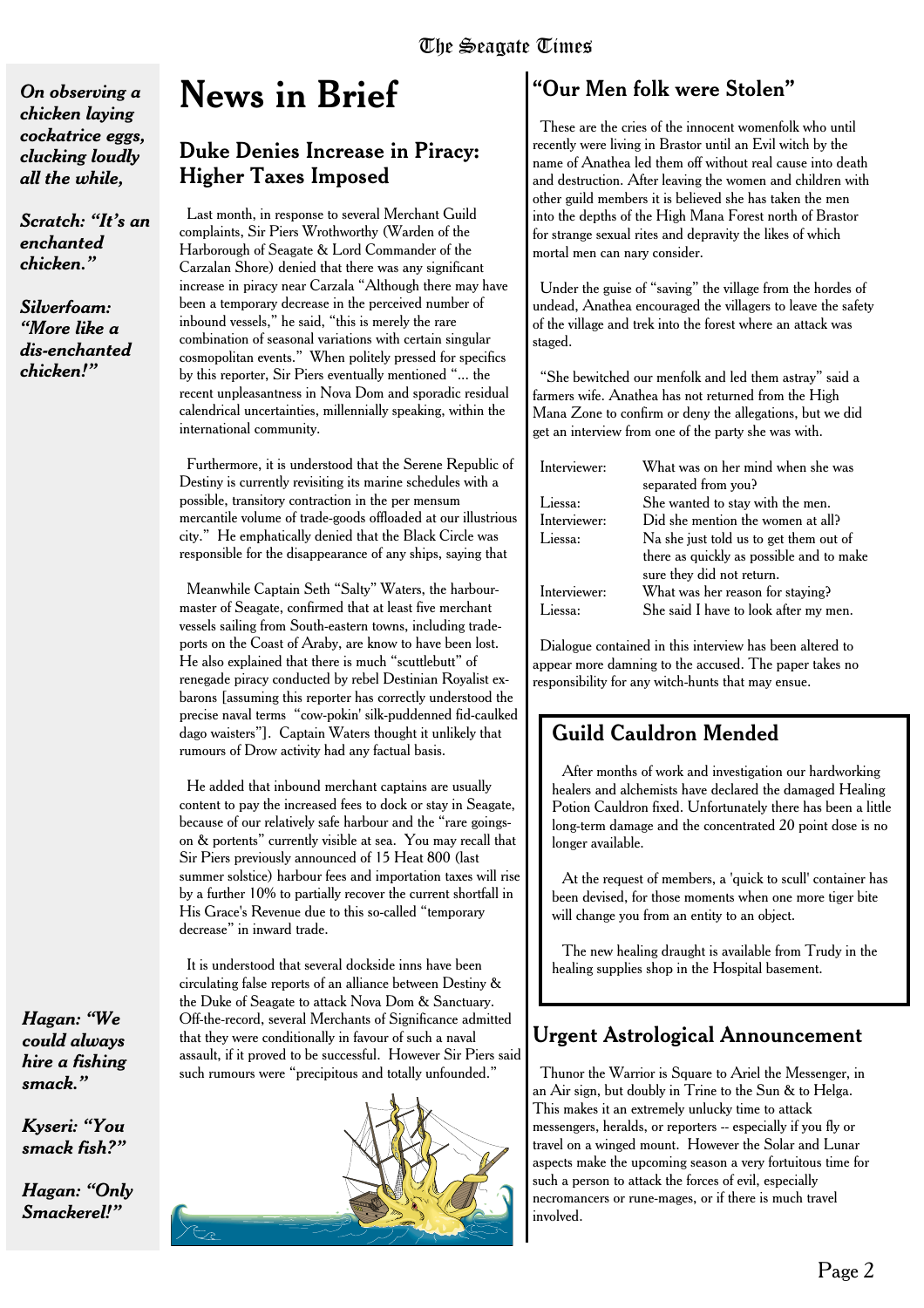#### Graf: "Call me Marquis" King: "No Comment."

On 1st Meadow, the Mittelmark Royal College of Heralds announced that the claim of Margrave Ludvig II to Mittlemark has fallen into Abeyance because Ludvig "the last," a close companion of King Sigismund the Pious, disappeared over 300 years ago on the same ill-fated Crusade.

The College has decreed that, in accordance with ancient Royal laws & charters, the dignity of Margrave passes to the heiress of MMHS, Graffin Flavia. Therefore the de jure Margrave is Diego, her husband, the new Graf of Mittelmarkhaputstadt. The Patriarch of the City, High Priest Ur-Ulrich, thanked the New Margrave for his compassion, nobility, and generosity.

As yet there has been no response from the Regent of the Western Kingdom, however the Comte de la Forêt-Sauvage, the most senior member of the Court of the Western Kingdom present at the ceremonies, was heard to remark that the Western Court was ignoring the wedding and "self-promotion of ex-Don Diego" because of rumours that he had hired some assassins from Seagate to kill his political enemy the late King Carlos of Destiny. The Bowcourt nobleman then began to discuss loudly the potent effect of Elderberry wine on Lord Diego's parentage when he accidentally brushed against Baroness Schonhausen and, in the confusion, sustained minor injuries or perhaps fainted. Fortunately some halfling waiters gave immediate assistance, and the poor Count is currently understood to be recuperating at his country estate.

### **Briefing for those Entering the Dark Circle**

First up, you can tell when you're in the Dark Circle at night 'cos the stars are brighter, during the day your first clue will be that the Vampire who's giving you neck surgery isn't getting toasted by the sun.

Rule 2: If it's undead, assume it can kick your arse. They're all a lot tougher than they used to be. Make sure that your entire party have amulets that help you sleep. Once you kill some undead you start having nightmares, not much of a problem except that if your mates don't have an amulet your sleep will be disturbed by them waking up screaming. On amulets, forget the ones that are supposed to keep undead at bay. They never once worked for us. If you don't have one you're likely to be more careful about undead. Remember rule 2, if you assume an amulet will protect you, you'd better put in a booking for resurrection.

Make friends with some priests - real priests that can supply you with Holy Water! There's all sorts of nasty wasting diseases and drains that only Holy Water seemed to be able to fix. Skeletons (and maybe Zombies) inspire fear in all those in their presence, only Elves and those with exceptional willpower seem to be immune. If you're within about 50' of a Skeleton then expect your willpower to start draining away. Don't waste arrows on skeletons!

And forget your poncy court weapons. Don't go into the dark circle unless you have (and can use) a good solid hacking or bashing weapon. Once you start smashing Skeletons in melee, be warned that they will make you weaker. Every time that you hit them or they hit you you could start losing strength - Necromancy counterspells helped with this. To add injury to insult, the bastards explode when you kill them. Not all of the time and often it'll bounce off a decent set of armour, but sometimes it can be twice as bad as one of those methane grenadoes going off in your face.

Be prepared to fight blind, the more organised groups love to throw flash of light grenadoes into the middle of combat. Not to mention the skeleton archers firing arrows into melee. The zombies and ghouls carry some nasty diseases, if they injure you then you're probably infected. The one we encountered most often starts locking up all of your joints until you can't move. Remember that Holy Water!

The vampires used some sort of blade venom that makes you bleed like a stuck pig - don't get hit. If you're going in there with a reasonably sized group, take pikes. A good pike block will cut up most non-skeletal undead before they get close enough to do their worst. If your companions die or you find dead people and you can't get them resurrected before a night passes, destroy their bodies! Otherwise you'll be fighting them tomorrow. The same with anyone who loses all of their willpower, by dawn they'll be a servant of Rashak. Remember that Holy Water!

If you do get drained and survive, you'll recover over a period of days - dawn brings healing. If you're anywhere near the bandit hills (whatever their real name is), watchout for the bats. There's a band of several thousand vampire bats that'll swarm all over you. Particularly bad if you're flying with shadow wings. A decent armour spell will prevent them from doing any damage. Even without you can deal with them. But flying and casting are out. The mages say the noise makes it too hard to concentrate. Visibility is crap too. They're sometimes led by some sort of bat lord flying around on a large undead bat-thing. He seems a bit of a wuss though, he fled after we shot his mount a couple of times. The skeletal knight was probably the worst thing we ran into extreme bad luck in his presence makes him hard to fight (+25 on all dice rolls). As well as being a staunch bastard who'll drain you while he hacks you apart. The one we faced had a rat cloak as well which absorbs incoming spells for the wearer. Fortunately these do run out but it takes a while. So use your cheap easy damaging spells on them until the rat cloak is gone then bring out the big spells.

Overall, don't get hit, don't get hurt, don't die, don't underestimate them, don't forget your Holy Water, and most importantly... kick their arse before they kick yours!

Count Aryan.





*Elisabet: "Fighting? Did YOU draw a weapon?"*

*Later at the battle feast:*

*"Do dragons always tell the truth?"*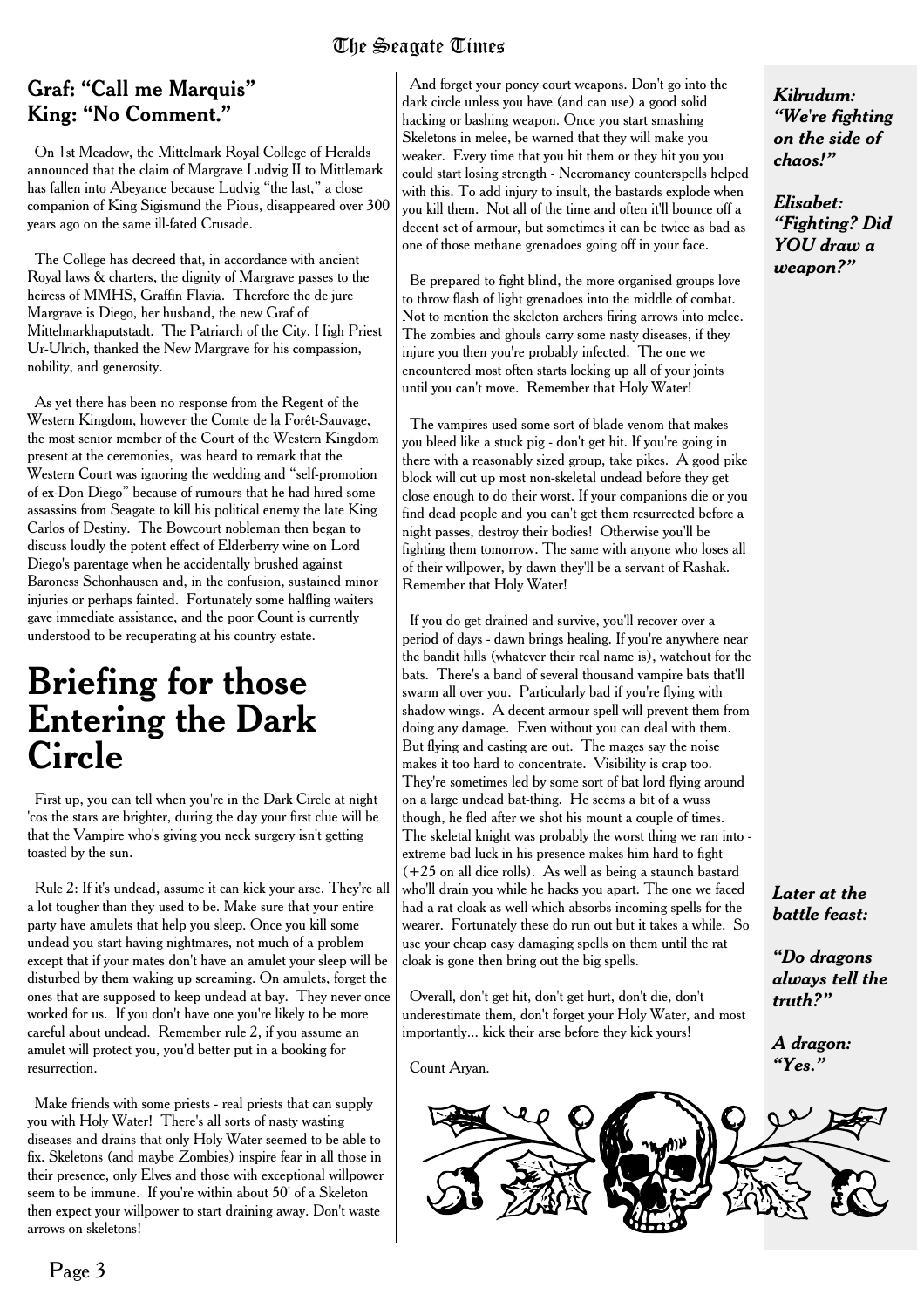*Silverfoam to Scratch: " It took a look at your soul."*

*Fizzgig: "That was pretty good, being able to find it."*

*Scratch: "Yeah, I don't usually take it with me."*

*Silverfoam, on the way to the Elemental Plane*

*"We're going to be employed by the houri or the*

*of Air:*

*dey."*

## **A Brief Guide to the Ethereal Plane**

#### By Phaeton

The party I was in, recently had to travel in the Ethereal Plane. So, for those of you contemplating such a trip, here are some notes taken from a mixture of personal observations, notes lodged in the library, and tales told by sages, bards, and adventurers.

The Ethereal has been described as a plane of everything and of nothing. Some philosophers theorise that here is the basic material, which is usually referred to as 'proto-matter', that all the planes are made from, and that it is this stuff that Binders use when they create objects. The Ethereal infuses all matter and surrounds all the Prime and Inner Planes (including the elemental planes).

There are actually two parts to the Ethereal - the Border Ethereal, which surrounds each plane and the Deep Ethereal which fills up the rest. Think of each plane as an island, the Border as the shallow sea around it, and the Deep as the ocean and you won't be too far wrong. Only very rarely does a plane not have a Border, such as the Boundless.

The first impression that a traveller gets when entering the Border Ethereal, whether it be by spell or potion, is of a thick fog that surrounds everything and obscures vision down to tens of feet. There seems to be no visible means of support but the ethereal being is able to 'stand' on this stuff. Movement is three dimensional and any usual means are possible, walking, flying, swimming etc. Objects in the plane just left, can be vaguely made out but do not affect the ethereal traveller thus walls can be walked through. It should be noted though that certain spells and materials, such as Bound Earth, can create barriers in the Ethereal preventing access by that method.

When we were there, we noted that the Solar Mages and the Air Mage had acquired a sense of direction, similar to the ranger sense, but it pointed to the nearest point of a particular plane. In the Solar's case it was the Plane of Radiance while the Air Mage's North was towards the Plane of Air. I can only surmise that other colleges would be pointed towards the following planes:

| Water | - Elemental Plane of Water |
|-------|----------------------------|
| Earth | - Elemental Plane of Earth |
| Fire  | - Elemental Plane of Fire  |

| Ice         | - Elemental Plane of Ice  |
|-------------|---------------------------|
| Necromancer | - Negative Material Plane |
| Shadow      | - Demi-Plane of Shadow    |

If there are other Colleges corresponding to the other elemental planes, members of those Colleges would sense the direction of that plane. A dwarf may have a similar link with the Plane of Mineral.

Getting into the Deep Ethereal is just a matter of willing it so. To any other travellers, it looks like that person has just stepped into a fogbank and disappeared. That traveller will now find themselves standing by a Curtain of Vaporous Colour that marks the border between the Border and the Deep. Getting back to the Border is just a simple matter of stepping through the curtain which appears as a huge hanging sheet of colour that is constantly being agitated. Lights dance across the surface in random patterns.

The colour for each Inner Plane is believed to be:

| Prime Material - Turquoise     |                            |  |
|--------------------------------|----------------------------|--|
| Air                            | - Sky Blue                 |  |
| Earth                          | - Brown                    |  |
| Fire                           | - Red                      |  |
| Water                          | - Green                    |  |
| Ice                            | - Aquamarine               |  |
| Smoke                          | - Pearl                    |  |
| Ooze                           | - Chocolate                |  |
| Magma                          | - Maroon                   |  |
| Lightning                      | - Violet                   |  |
| Steam                          | - Ivory                    |  |
| Radiance                       | - Shifting rainbow pattern |  |
| Mineral                        | - Milky pink               |  |
| Vacuum                         | - Ebony                    |  |
| Salt                           | - Tan                      |  |
| Ash                            | - Dark Grey                |  |
| Dust                           | - Brownish grey            |  |
| Positive Material - Pure white |                            |  |
| Negative Material- Pure black  |                            |  |

However, many of these are not verified apart from the first six and the last two.

#### The Seagate Times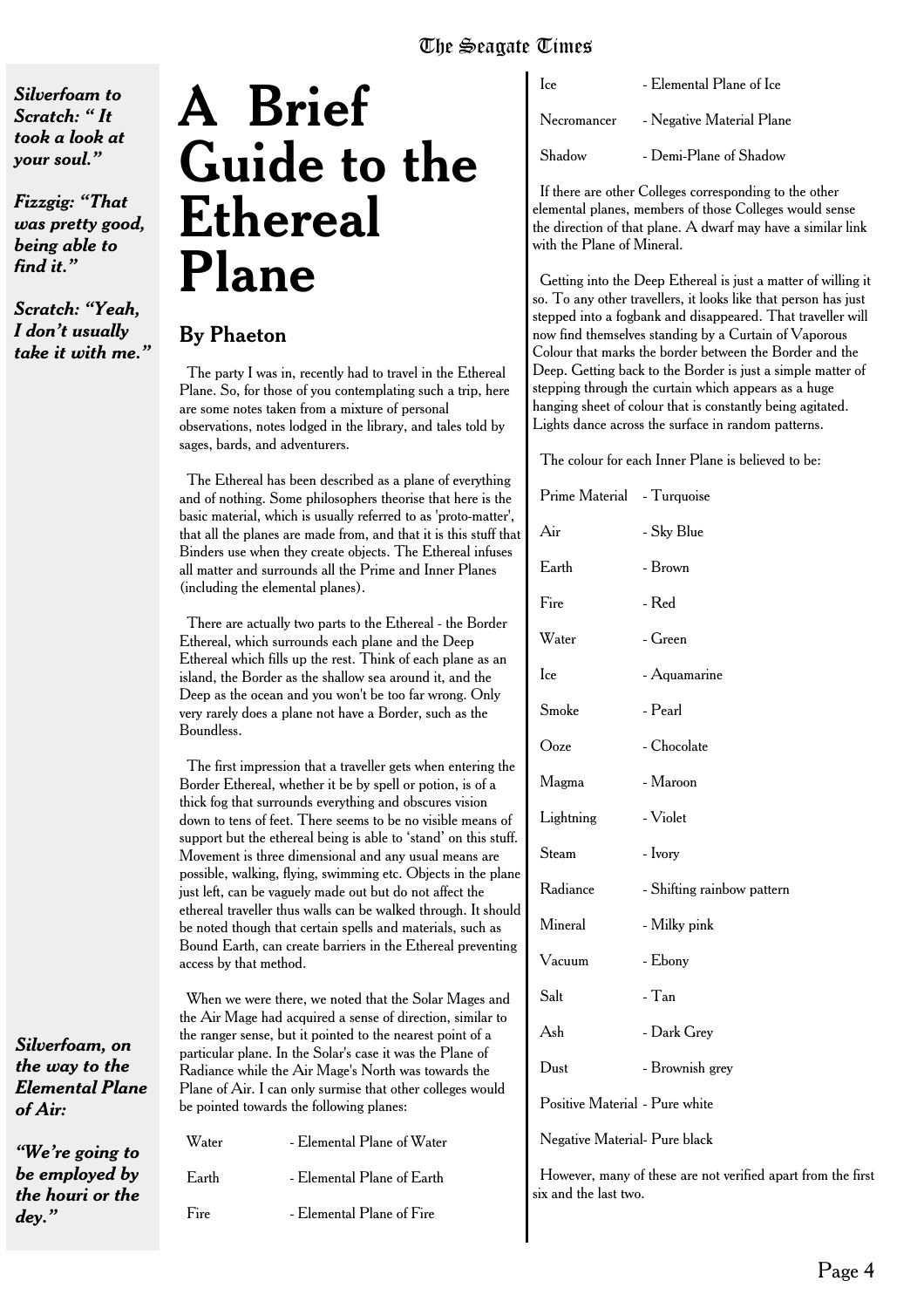Other colour curtains do exist and these lead to demi-planes. The one we encountered, the Boundless, had a silvery-brown colour. It is recorded that the Demi-Plane of Shadow has a silvery coloured curtain but, again, this has not been verified by recent observation.

The Deep also looks like one is standing in the middle of a thick fog. Going places can be done in the same way as the Border. It is best to know exactly where you are going, or have a guide, otherwise it is so easy to be hopelessly lost.

One thing our party discovered was that summoning a Phantasm on the Ethereal Plane was rather dangerous to us. The phantasm gathered ethereal matter into itself and became freewilled. In that state it wasn't affected by Mind College Counterspells. A Binder Counterspell was used to slow the accumulation and the phantasm was destroyed as soon as it came into contact with the Curtain. However, it was useful in locating a lost party member.

We encountered no indigenous life forms in our travels but, it is believed some creatures do exist there. Details on them were sketchy.

Next issue, I hope to have completed my research on the Inner Planes. If anyone wishes to discuss this further, I can be found most evenings in the Library - and it's not because of the Librarians.

#### Water Magics for Sale



Waters of Healing Rk 10 - 400 sp

Waters of Strength Rk 9 - 800 sp

Please contact Aqualina at the Guild.

An artist's conception of the Border Ethereal

## **Adventuring Tips**

#### How to Cook Griffon Shis-ka-bob

\* Included as a public service for the benefit of culinary confused Guild parties.

\*\* WARNING : Do not eat 'Crystal' species, the shards may be dangerous when consumed.... \*\*

"Griffons are such wonderful feasts, actually two in one you have your white and red meat, now just don't serve wine...." Maxa the Elf, Taris 5

Ingredient List:

1 plucked and skinned griffon, separated into white and red meat.

Dath Khhn's famous Vaydinian soy sauce (or whatever)... Sliced and/or diced vegetables, preferably Kinlu style

Method:

Cut griffon into small 1 in. by 1 in. squares. Marinate red meat in Dath Khhn's soy sauce. Slide onto barbeque firesticks, alternating with vegetables. Cook over large flame until done(?). Makes about 62 servings.

\*\*\*Note : Does anyone know when a griffon is done?



*On observing Grendel, badly beaten up, yet still immolated, Silverfoam:*

*"We can tell the trollskin is working. The pilot light is still on."*

*Later, when burning the troll bodies:*

*"Throw another troll on the Grendel."*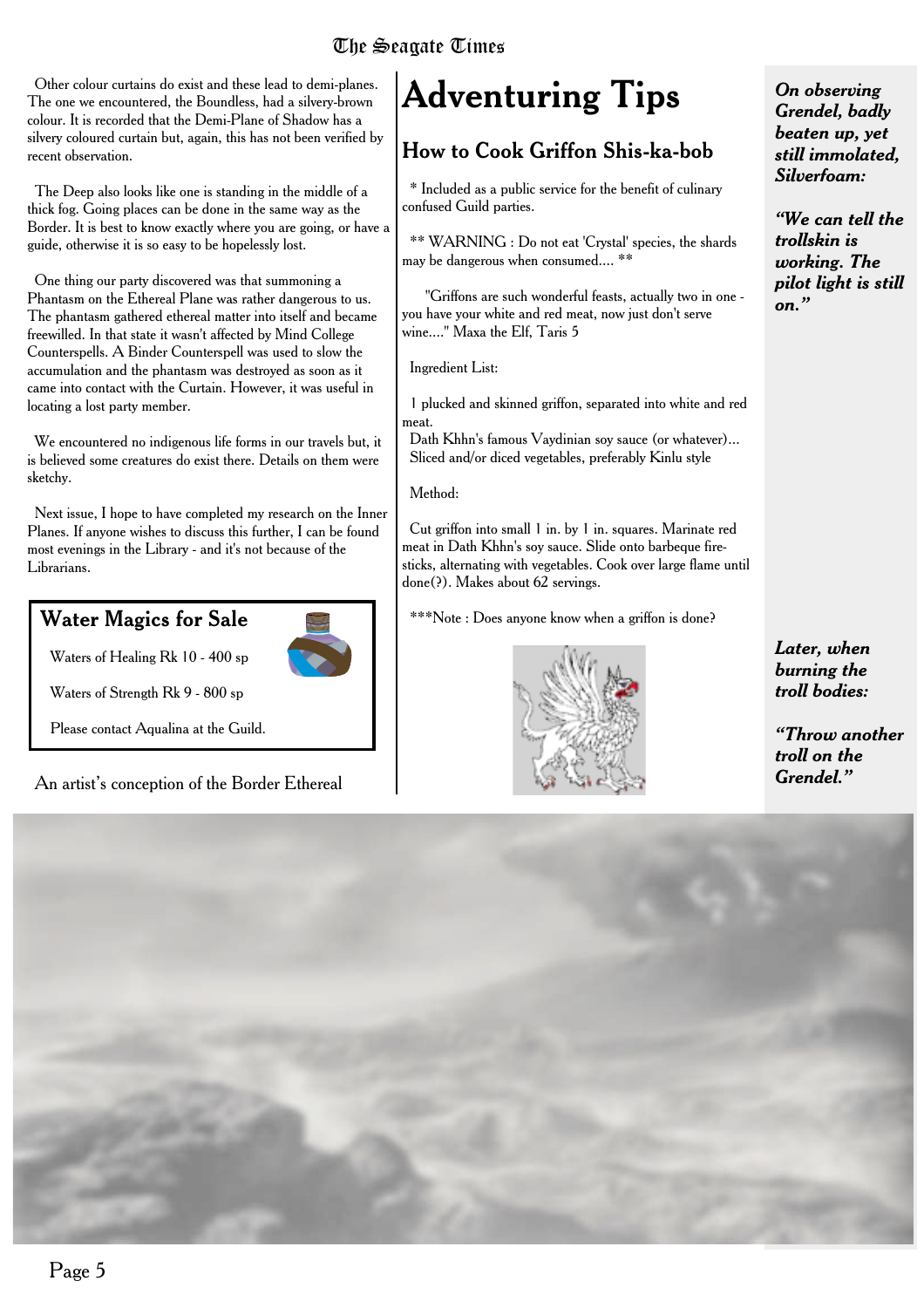## **Starflower's Bestiary**

#### The Unquiet Dead - Revenants

*Douglas*

*(speaking of a ghost the party encountered): "Just what would the necromancer want to do with the lady ghost?"*

*Hagan: "Oh, I don't expect he wants to marry her. Just lay*

*her."*

Not all undead walk the earth as the result of necromantic magic. That class of restless dead known as revenants can be formed whenever an entity dies under stressful circumstances and with serious unfinished business. Since this clearly suggests murder as the cause of death, that business frequently revolves around revenge. But revenants are also bound to their place of death. So it is hardly surprising that many revenants are not entirely sane. Furthermore their undead status means a revenant may frequently continue to exist well beyond the life span of their murderer. At which point the revenant's unfinished business would be difficult indeed to complete. Such profound frustration must be truly maddening.

Revenants, depending on circumstances, may become ghosts or night-gaunts. Ghosts are usually relatively harmless, being insubstantial and lacking both skills and magic. Their sole power is fear, and that is ineffective on elves, since ghosts are lesser undead. But this in itself is sufficient to create havoc in populated areas. For some reason only known to those deities who watch over the



unquiet dead, ghosts seem to be most frequently created in large inhabited buildings such as castles, manor houses and inns. Whoever heard of a haunted hovel?

Since such buildings are generally owned by persons of means, a party of adventurers may well be called upon to "lay" the ghost. This process will generally begin by talking to the ghost, and thereby finding out the nature of its unfinished business. This is not always easy. There is not guarantee that a ghost will make sense, or that it will tell the truth. And it doesn't help when half the party runs away screaming in fear!

Night-gaunts are far more dangerous to the inexperienced. They are greater undead, which means that not even elves are immune to the fear they may project. They are not necessarily revenants either. Night-gaunts can be created when a wight drains an entity of endurance beyond the point of death. But typically night-gaunts are revenants, most often created when the circumstances of death involve an unfulfilled geas or oath.

Night-gaunts wax and wane in opposition to the Sun, being insubstantial during the day, and increasingly corporeal after sunset, reaching full solidity just after moonrise. When the night-gaunt is in its ethereal state attacking it is futile, but it cannot cause harm either, except by means of magic. Nevertheless the author would not advise initiating physical contact with a night-gaunt, however insubstantial. The difficulty is that night-gaunts are capable of draining life force on contact. Armour does not protect; and in some cases, neither does keeping the nightgaunt at the far end of a long pointy object, magical or not. They have even been known to drain adventurers through their own silvered weapons. Which brings up another important matter for dealing with night-gaunts. Like many other species of greater undead they can only be harmed by magic, or by silvered or magical weapons. Time to see the weaponsmith, perhaps?

The nastiest kind of night-gaunt is that which was a celestial mage in life. Night-gaunts retain the skills and abilities that they had in life, with one exception. They rarely keep magical skills, except those of the celestial college. Generally they will be Dark or Shadow mages, although the author has heard of one instance where a nightgaunt was a Solar mage. However, their magical prowess is usually less than that of a wraith or a wight. Fortunately.

The worst and best ways to tangle with a night-gaunt were amply demonstrated by a recent party. The worst? Half the party run away in fear, including the blast mage, while a lone fighter-mage engages the night-gaunt in melee. The best? Less than a minute later, the fighter-mage has withdrawn to the relative safety of the area effect of two amulets of jade, another party member has retrieved a quiver of silvered arrows from one of the frightened, and the fighter-mage proceeds to skewer the night-gaunt repeatedly until her final deadly arrow pierced it in the groin. A fitting end, since this night-gaunt had broken an oath of marriage!

A fearsome night-gaunt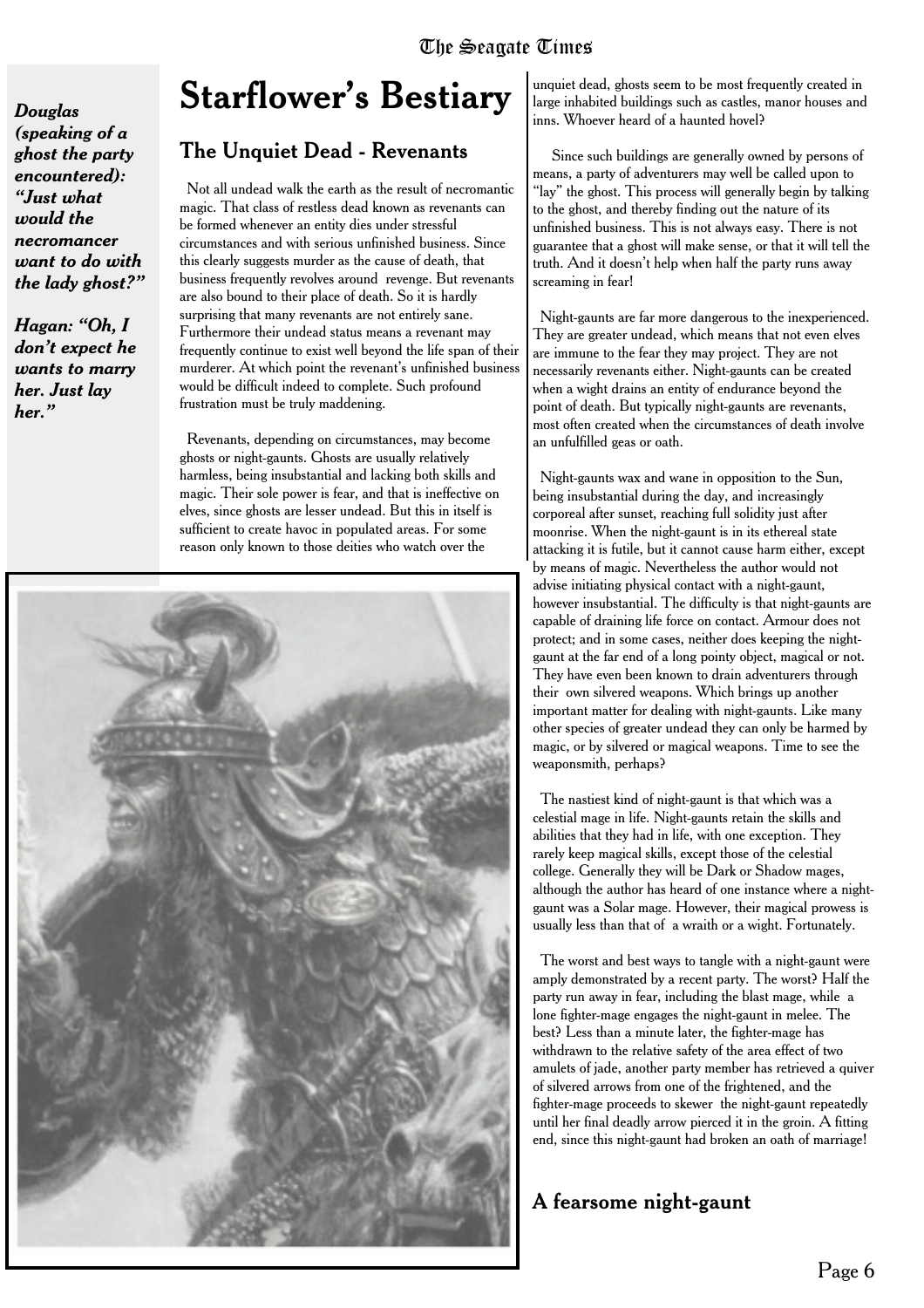## **The Puzzle Column**

#### Riddle from Jorgen the Sphynx:

What was given to you, belongs to you exclusively and yet is used more by others than by yourself?

#### Bad Jokes from the Bardic Academy

Q: Why didn't the skeleton cross the road? A: He didn't have the guts.

Q: What happened when the ice elemental ate a curry ? A: He blew his cool !

Q: What do you say when you meet a hydra? A: Hello, hello!

Q: What do dragons called armoured knights? A: Canned food!

Q: What did the adventurer do when he lost his hand ? A: He went to a second hand shop !

Q: Why did the troll walk over the hill ? A: Because it was too much bother to walk under it !

Human: Where do fleas go in winter ? Werewolf: Search me !

Q: What happened to the boat that sank in the river full of piranha fish ?

A: It came back with a skeleton crew !

Q: What is a kraken's favourite dish ? A: Fish and ships !

#### What's Hot

The Ethereal Plane

Silvered arrows

Holy Water

Pyromancers

Shell of Silence

Hope



#### What's Not

Djinni

Undead

## **The Silken Web**

#### Hi darlings,

Frantically busy here, you know how it is, mutant dwarves, 20 foot nagas and a Demonic Emperor wanting to know why we've broken his doorbell. Honestly a girl barely has time to get her knickers on, at least that's what Lysander claims and far be it from me to assume anything different.

Little birds have been busy whispering in my ear these last few weeks. This Dark Circle nuisance certainly seems to be dividing the Guild into the goody goody angel bottom-kissers, the evil minions of Insufficient Light and those who frankly couldn't give a monkey's unless there's something in it for them....Tut tut you naughty evildoers, come along to a few church services and swish about in the vestal garments and like me you could be pleasantly surprised!

Apparently Amaranth has been off plane in Oz doing good works and bringing light and happiness to all who see her. Now I know there are those who say she's a mean spirited, tight fisted, neurotic, badly dressed old bag but obviously you have misjudged the poor lovie. Nobody was happier than me to hear she's been snuggling up to Brock. It seems he offered to "do it for Amaranth especially if she wasn't feeling good" and proved to be quite the sovereign remedy. Poor Eidolon, unlucky in love again, surely there's a winsome lass or personable duck out there with his name on?

Who's that knocking or perhaps we should say banging, on Hope de Winter's door?. Seems there is a certain foul mouthed (but silver tongued) doorkeeper with a big smile under his dwarfen beard. I hear she also has a working girl's relationship with self professed scum, Scratch (honestly darling, you don't have to say it yourself there's no end of willing volunteers) I hear Scratch can stick to any surface..that must come in handy. Just a hint, Hope dear, white may not be your colour any more. The poor girl will no doubt be needing some of those lovely skin emollients and lubricants that Anathea finds so very effective. I understand the naughty little witch (Anathea) has been "rescuing" some peasants up by Brastor, funny how the women all got left behind somehow. One hears tell of "strange sexual rites and depravity the likes of which mortal men can nary consider". Goodness me, Anathea, must get a pottle or two of those unguents for myself!

Now I've heard of sending a potential employer one's "C.V." but apparently Grendel felt inspired to post his ..ahem..particulars to a djinn he/she? was hoping to work for. So if anybody is offered a pair of small spherical objects while having tea with a djinn in the near future, I'd go for the prawns if I were you.

Speaking of balls, I had a fabulous time at a big society wedding in Mittlemarkhauptsomethingortheother. The gorgeous and gracious Grafin Flavia married the dashing Don Diego of Destiny. Anastasia sent out the invites to 700 of her closest friends and all the beautiful people were there, Arthur Pendragon (a special "friend" of Diego, if you know what I mean), Amelia, that little tyke Fenris, Count This and Baroness That, even that dreadful social climber, Isil Eth.



*Callas: "There are a lot of creeps in the Guild."*

*Scratch: "Me! I'm one!"*

The Dark Circle Necromancers Animate Dead Despair